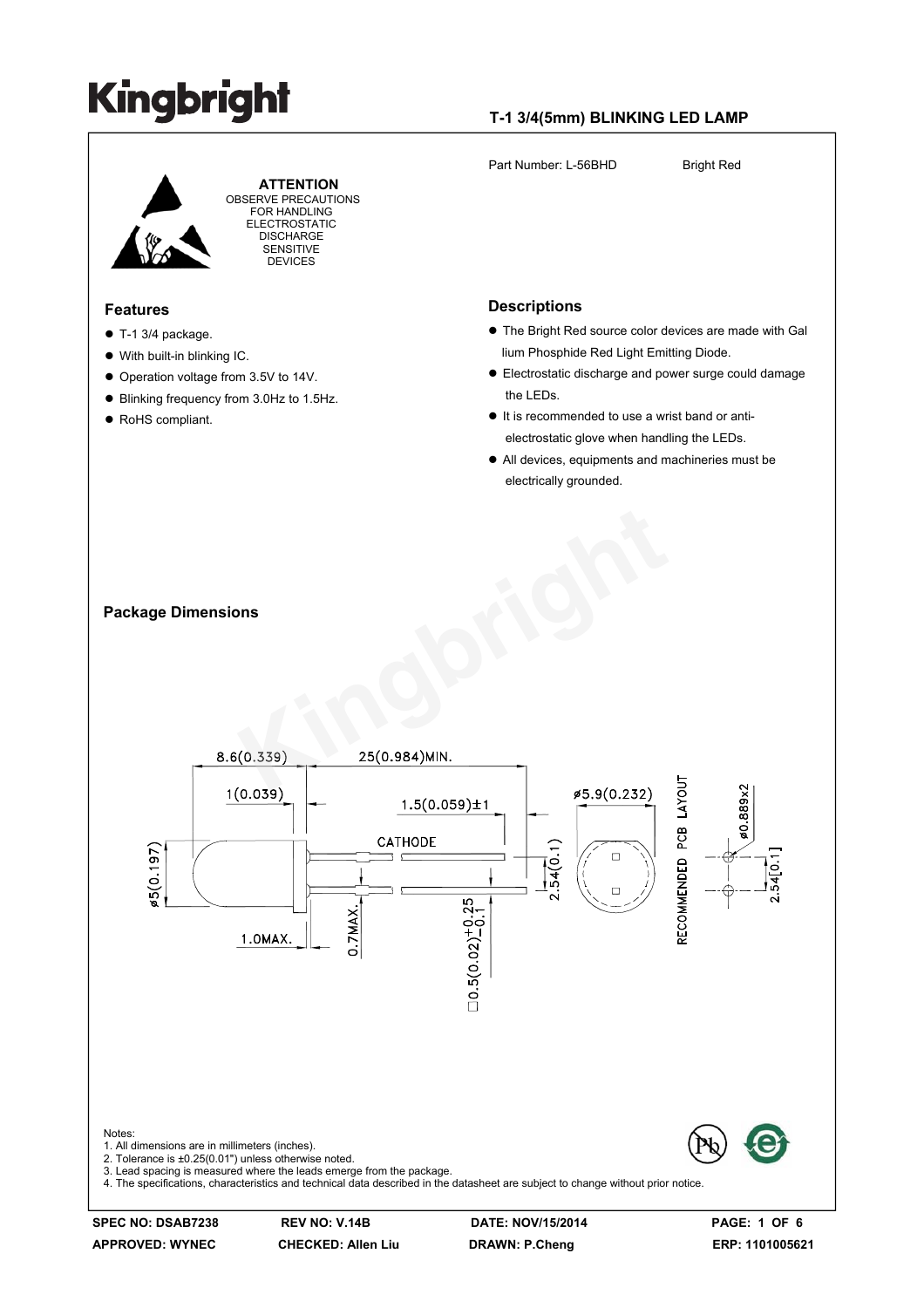#### **Selection Guide** Part No. **Dice Dice Lens Type**

Notes:

1. θ1/2 is the angle from optical centerline where the luminous intensity is 1/2 of the optical peak value.

2. Luminous intensity value is traceable to the CIE127-2007 compliant national standards.

#### **Electrical / Optical Characteristics at TA=25°C**

| Symbol                       | <b>Parameter</b>                                                                                                                                                                                                         | <b>Device</b>     | Min. | Typ. | Max. | <b>Units</b> | <b>Test Conditions</b>     |
|------------------------------|--------------------------------------------------------------------------------------------------------------------------------------------------------------------------------------------------------------------------|-------------------|------|------|------|--------------|----------------------------|
| λpeak                        | Peak Wavelength                                                                                                                                                                                                          | <b>Bright Red</b> |      | 700  |      | nm           |                            |
| λD                           | Dominant Wavelength                                                                                                                                                                                                      | <b>Bright Red</b> |      | 635  |      | nm           |                            |
| $\Delta\lambda$ 1/2          | Spectral Line Half-width                                                                                                                                                                                                 | <b>Bright Red</b> |      | 45   |      | nm           |                            |
| IF                           | <b>Forward Current</b>                                                                                                                                                                                                   | <b>Bright Red</b> | 8    | 22   |      | mA           | $Min:VF=3.5V$<br>Typ:VF=5V |
| <b>ISON</b>                  | <b>Supply Current</b>                                                                                                                                                                                                    | <b>Bright Red</b> |      | 8    |      | mA           | $VF=3.5V$                  |
| <b>ISON</b>                  | <b>Supply Current</b>                                                                                                                                                                                                    | <b>Bright Red</b> |      | 44   |      | mA           | $V_F = 14V$                |
| f                            | <b>Blink Frequency</b>                                                                                                                                                                                                   | <b>Bright Red</b> | 1.5  |      | 3    | Hz           | VF=3.5V~14V                |
| Notes:<br>premature failure. | 1. Wavelength value is traceable to the CIE127-2007 compliant national standards.<br>2. Excess driving current and/or operating temperature higher than recommended conditions may result in severe light degradation or |                   |      |      |      |              |                            |

L-56BHD Bright Red (GaP) Red Diffused 1.2 4 60°

#### **Absolute Maximum Ratings at TA=25°C**

| <b>Parameter</b>             | <b>Bright Red</b>                    | <b>Units</b> |  |  |  |
|------------------------------|--------------------------------------|--------------|--|--|--|
| Power dissipation            | 310                                  | mW           |  |  |  |
| Forward Voltage              | 14                                   | v            |  |  |  |
| Reverse Voltage              | 0.5                                  |              |  |  |  |
| <b>Operating Temperature</b> | -40 $^{\circ}$ C To +70 $^{\circ}$ C |              |  |  |  |
| Storage Temperature          | $-40^{\circ}$ C To $+85^{\circ}$ C   |              |  |  |  |
| Lead Solder Temperature [1]  | 260°C For 3 Seconds                  |              |  |  |  |
| Lead Solder Temperature [2]  | 260°C For 5 Seconds                  |              |  |  |  |

Notes:

1. 2mm below package base.

2. 5mm below package base.

**Viewing Angle [1]**

**Min. Typ. 2θ1/2**

**Iv (mcd) V= 9V**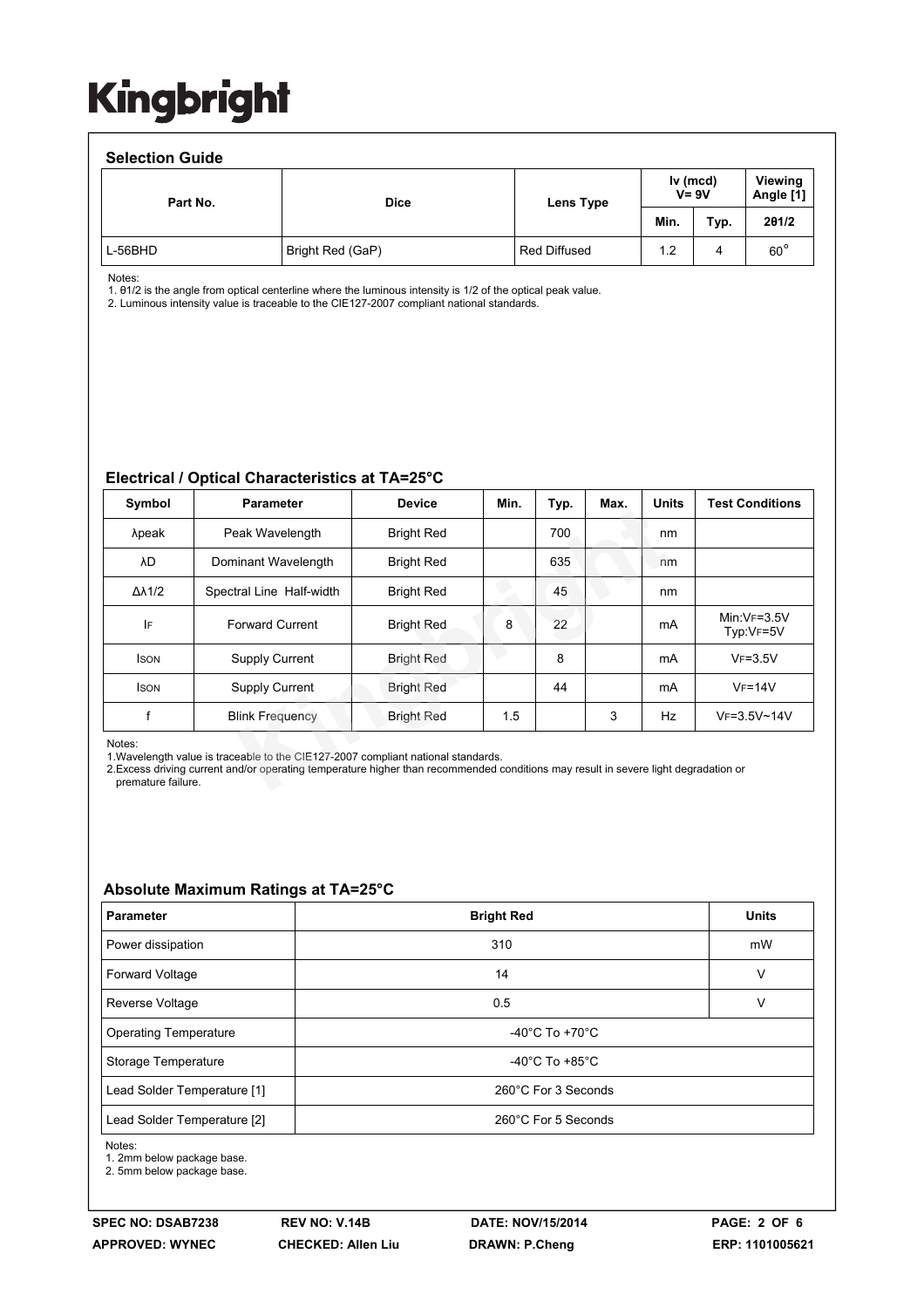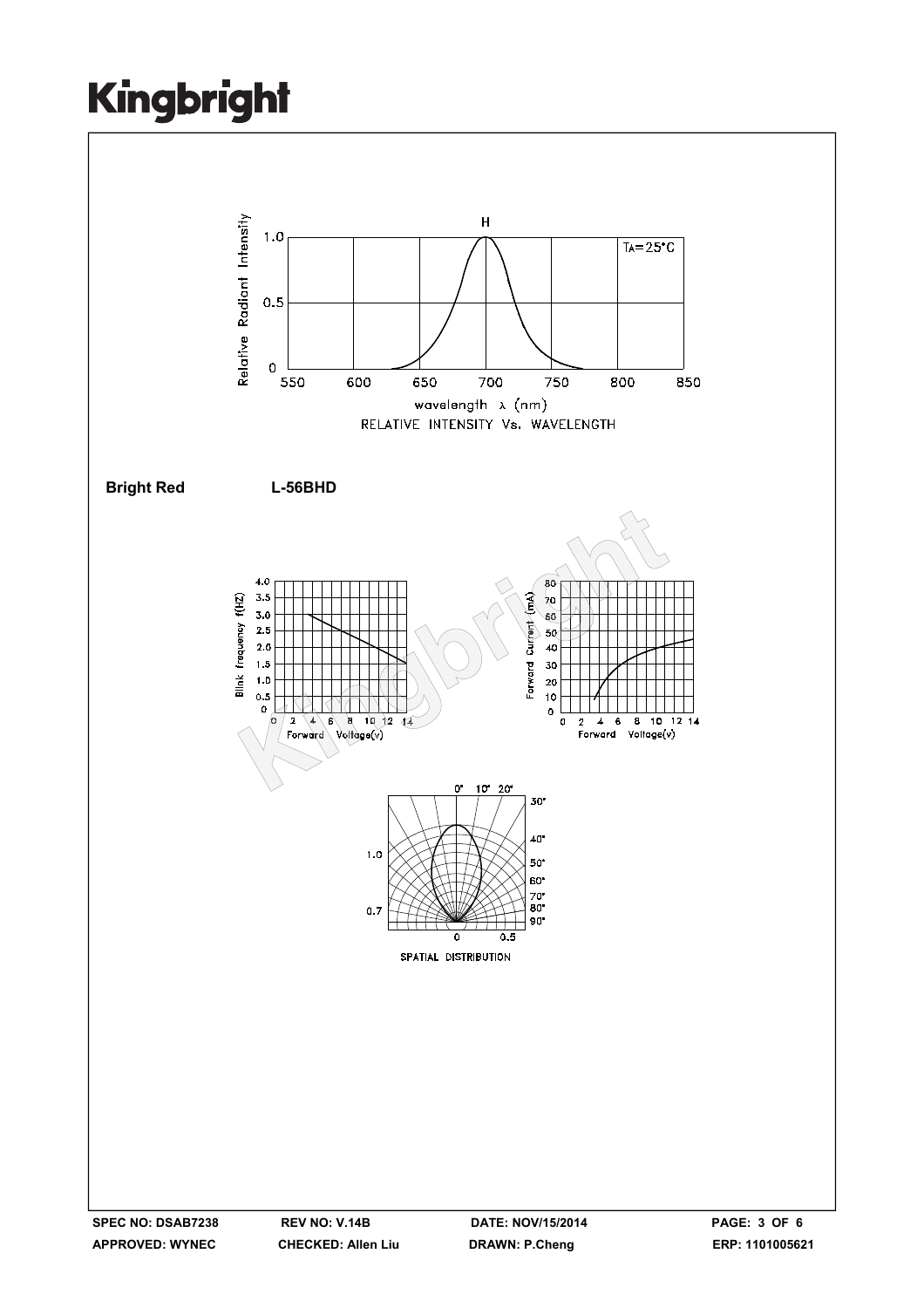

#### **Terms and conditions for the usage of this document**

- 1.The information included in this document reflects representative usage scenarios and is intended for technical reference only.
- 2.The part number, type, and specifications mentioned in this document are subject to future change and improvement without notice. Before production usage customer should refer to the latest datasheet for the updated specifications.
- 3.When using the products referenced in this document, please make sure the product is being operated within the environmental and electrical limits specified in the datasheet. If customer usage exceeds the specified limits, Kingbright will not be responsible for any subsequent issues.
- 4.The information in this document applies to typical usage in consumer electronics applications. If customer's application has special reliability requirements or have life-threatening liabilities, such as automotive or medical usage, please consult with Kingbright representative for further assistance.
- 5.The contents and information of this document may not be reproduced or re-transmitted without permission by Kingbright.
- 6.All design applications should refer to Kingbright application notes available at http://www.kingbright.com/application\_notes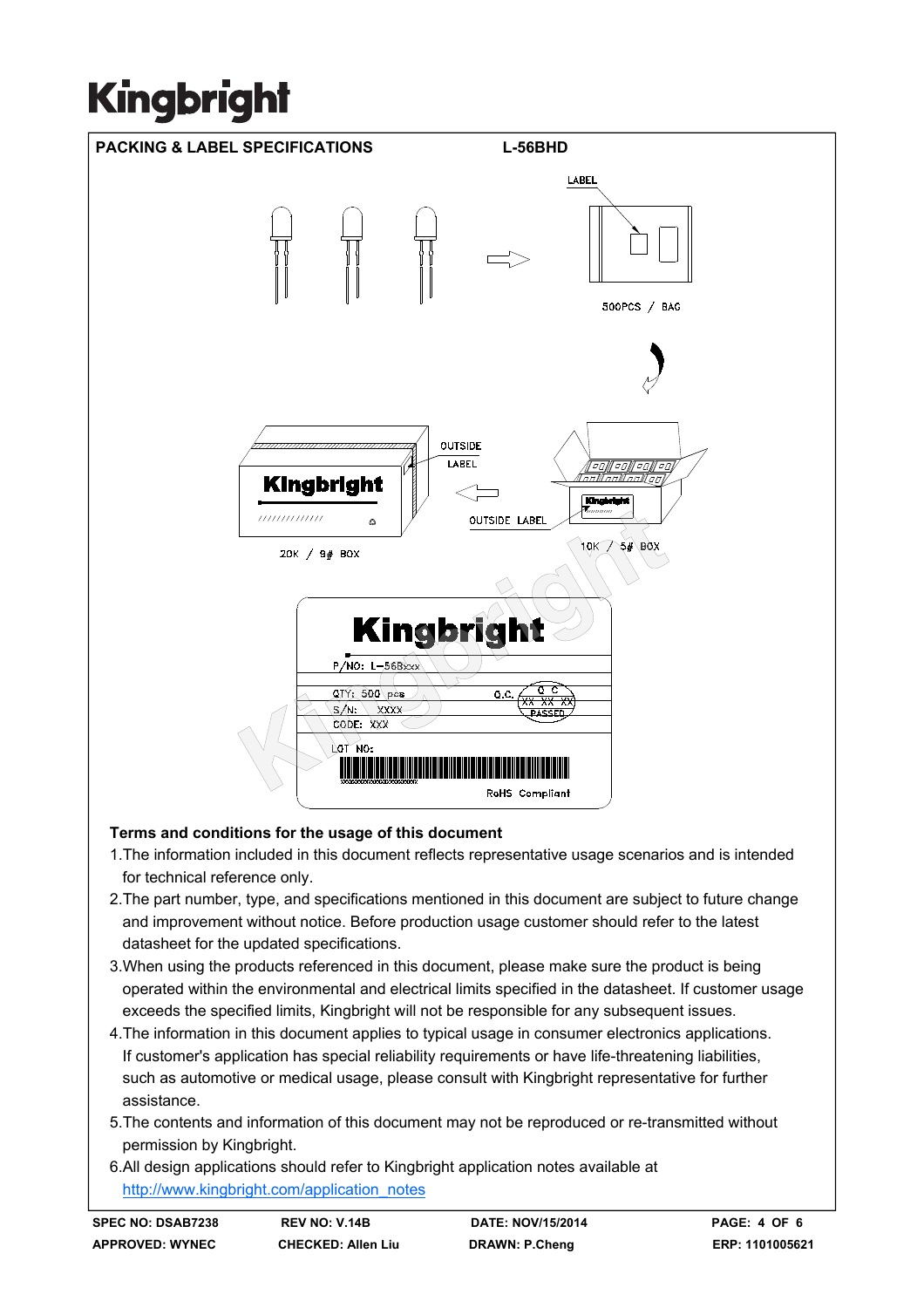#### PRECAUTIONS

1. The lead pitch of the LED must match the pitch of the mounting holes on the PCB during component placement. Lead-forming may be required to insure the lead pitch matches the hole pitch. Refer to the figure below for proper lead forming procedures.  $(Fiq. 1)$ 



- $(Fig.2)$
- 



- 4. Maintain a minimum of 3mm clearance between the base of the LED lens and the first lead bend. (Fig. 5 and 6)
- 5. During lead forming, use tools or jigs to hold the leads securely so that the bending force will not be transmitted to the LED lens and its internal structures. Do not perform lead forming once the component has been mounted onto the PCB. (Fig. 7)